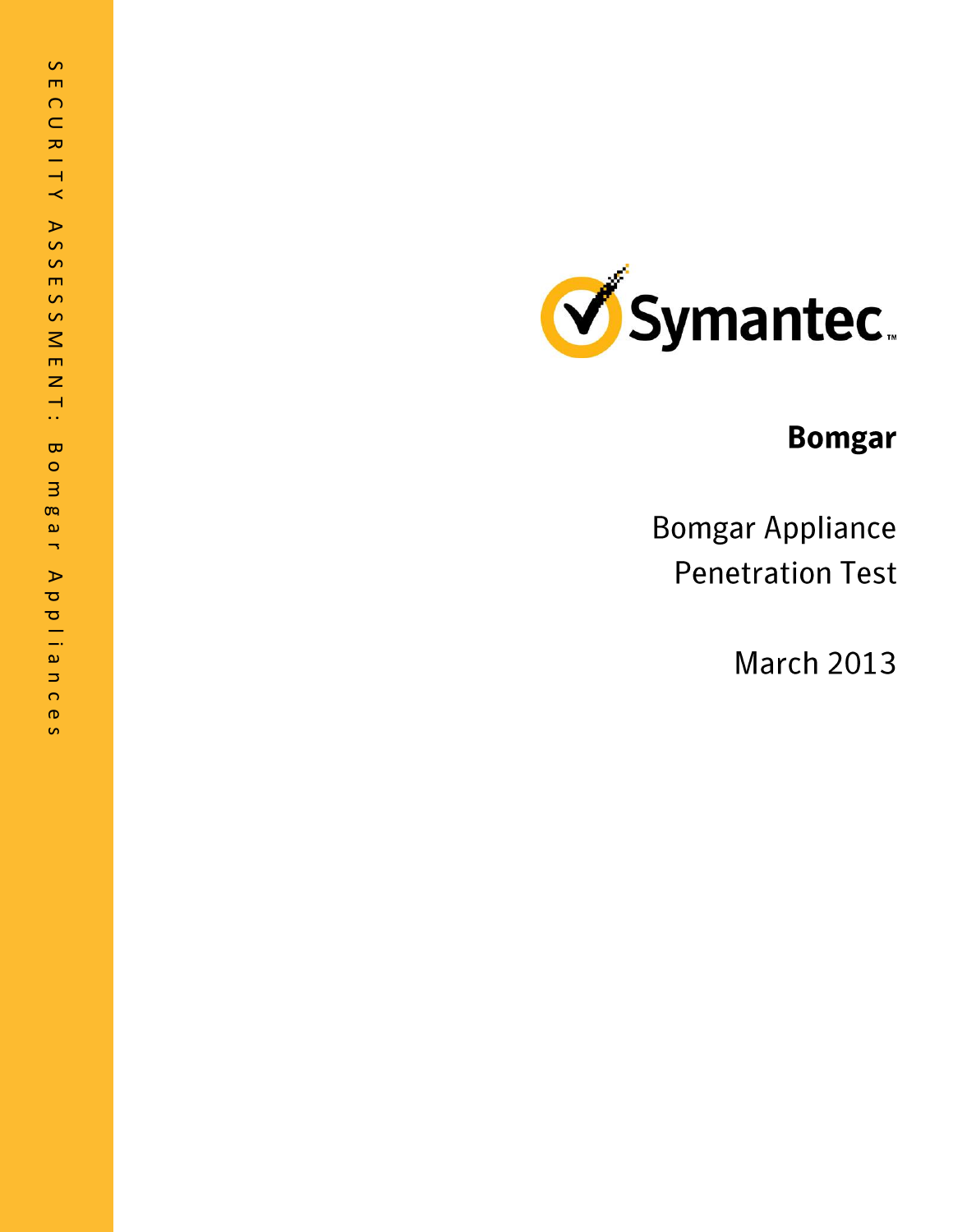## **Table of Contents**

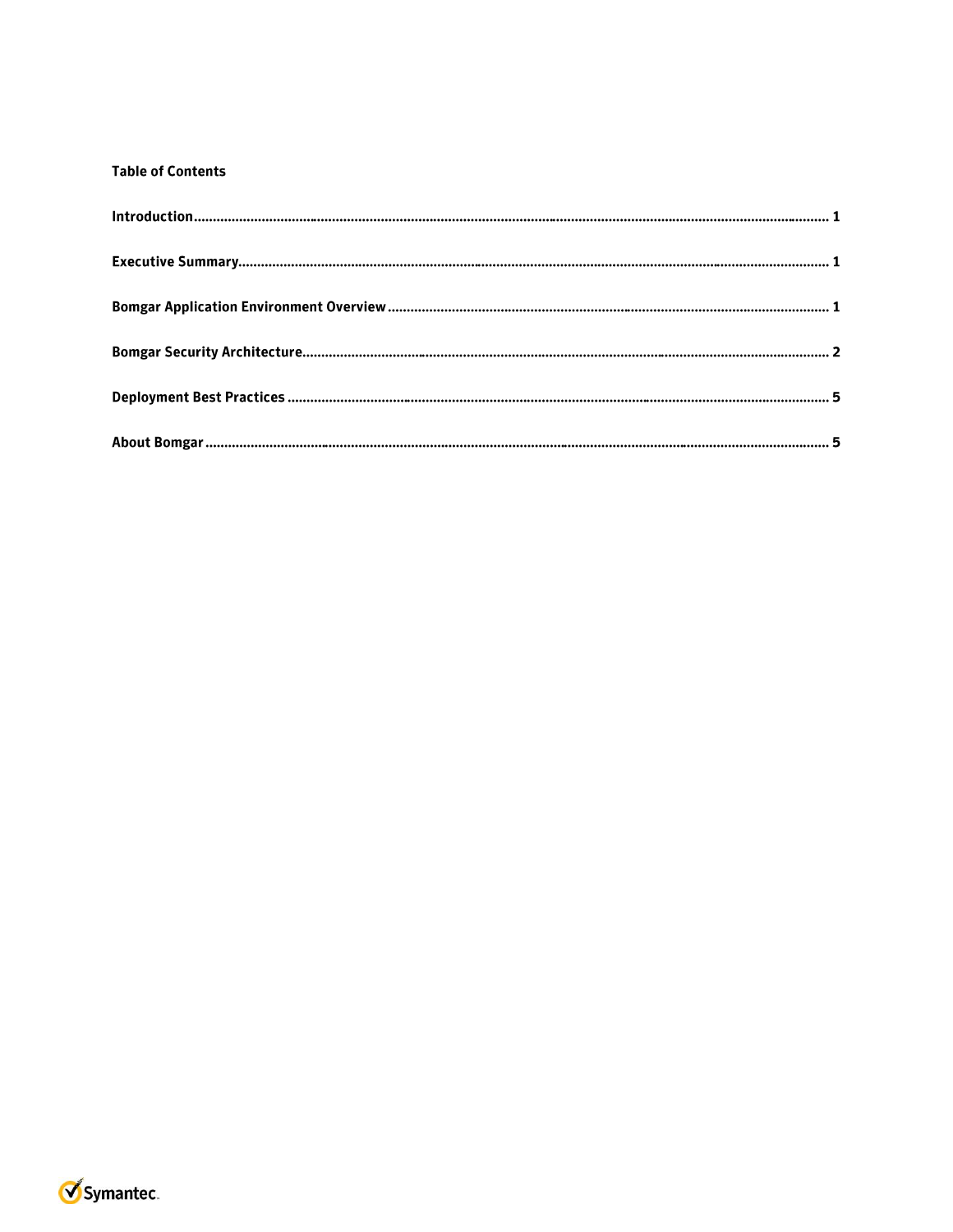## **Introduction**

During the period between November 2012 and March 2013, Symantec Consulting Services partnered with Bomgar to assess the security architecture and implementation of the Bomgar appliances. During the engagement, Symantec performed a Product Penetration Test to evaluate the application components and related environment against established security best practices.

A Product Penetration Test is designed to provide insight into methods of attack against a specific product or suite of applications and present a reasonable example of what an attacker might accomplish. The assessment concentrates on modeling specific attack scenarios, identifying vulnerabilities, and validating exploitation possibilities. The findings presented in this document are accurate as of the time of writing and are the opinion of Symantec; as both products and security technologies evolve, these statements may or may not be applicable to future releases and Symantec does not guarantee future accuracy of these statements.

## **Executive Summary**

Symantec conducted the Product Penetration Test to evaluate the security architecture of the Bomgar appliance and supporting components in order to identify security vulnerabilities that might pose risk to Bomgar's customers. The purpose of this test was to ascertain the security posture of the targeted product from a hacker's or a malicious user's perspective and determine what, if any, resources could be compromised through attacks on confidentiality, integrity, or availability.

During the assessment, Symantec found the overall architecture of the Bomgar appliances to be designed and implemented with security best practices in mind. Although initial testing was performed on Bomgar B200, B300, and B400 appliances running version 12.3 software, the findings in this document should pertain to any Bomgar Box appliance running firmware version 3.3 and 3.4 with the latest maintenance releases as of April 2013 applied.

## **Bomgar Application Environment Overview**

The Bomgar environment consists of the following key components:

- **Bomgar Appliance**: The Bomgar appliance is a dedicated hardware box that supports Bomgar's base server components and administrative interfaces and acts as a centralized routing interface for all communication between support agents and end users.
- **Bomgar Representative Console**: The Bomgar Representative Console is a multi-platform application used by support desk agents to remotely access customer workstations and perform chat, file transfer, and remote management operations.
- **Bomgar Customer Client**: The customer client is a cross-platform executable that is downloaded during initiation of a support session and enables the support representative to gain remote access to the customer's workstation. Upon termination of the session, the program automatically uninstalls or can remain on the user's

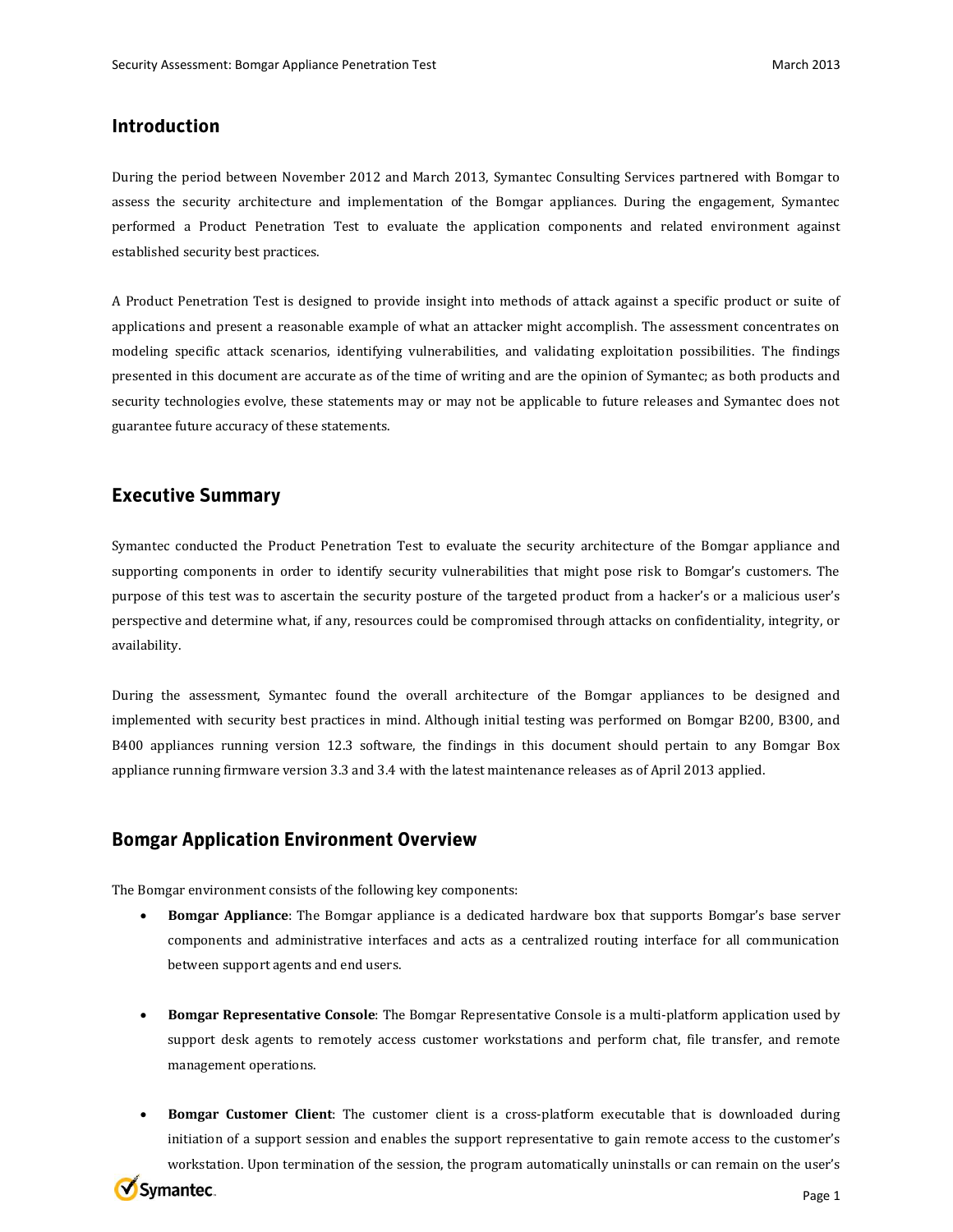workstation to support long running issues.

The scope of the assessment included the following Bomgar components and client operating systems:

- Bomgar Software: 12.3 /login
- Bomgar Firmware: 3.3 /appliance
- Bomgar Firmware: 3.4 /appliance
- Bomgar Jumpoints
- Bomgar Jumpoints/vPro
- Bomgar Rep Console Windows, Mac, Linux, iPhone, iPad, Android Phone, Android Tablet
- Bomgar Smart Card Support
- Bomgar Rep Invite
- Bomgar Customer Client Windows, Mac, Linux, Blackberry, Windows Mobile, iPhone, iPad, Android Phone and Android Tablet
- Bomgar Jump Clients
- Bomgar Passive Jump Clients
- Bomgar Button
- Bomgar Connection Agent
- Bomgar Integration Client

# **Bomgar Security Architecture**

During the assessment, Symantec reviewed the various Bomgar components and their interactions and how the complete solution worked to defend against attackers.

#### 1. Bomgar Hardware

*The tenants of security are the result of a secure foundation at the hardware layer.*

The Bomgar appliances are shipped as self contained, hardened servers that utilize a minimal base firmware to help customers install the Bomgar solution. The servers have been hardened from both a software and physical level. The only access allowed to the device is through a private link local IP address preconfigured on the network interface adapters on the server. All USB ports are disabled through the BIOS and cannot be used for keyboards or mounting USB drives. The first step for installing the Bomgar solution is to update the base firmware to the latest version. Once this is in place an SSL certificate can either be imported or a certificate signing request can be generated through the firmware UI. With the base firmware updated, the latest Bomgar application can be downloaded and installed onto the appliance.

Symantec conducted port scans of the Bomgar appliance and found that four network ports were enabled in the default configuration. A review of the ports enabled on the Bomgar appliance revealed that three of the ports were for connectivity to HTTP (TCP 80), HTTPS (TCP 443) and an alternative HTTPS port (TCP 8200). The fourth port was for a custom telnet interface and was only accessible through the preconfigured link-local IP address [\(RFC 3927\)](http://tools.ietf.org/html/rfc3927). RFC 3927 prohibits the routing of link local IP addresses, which limits the accessibility of the telnet interface to the underlying

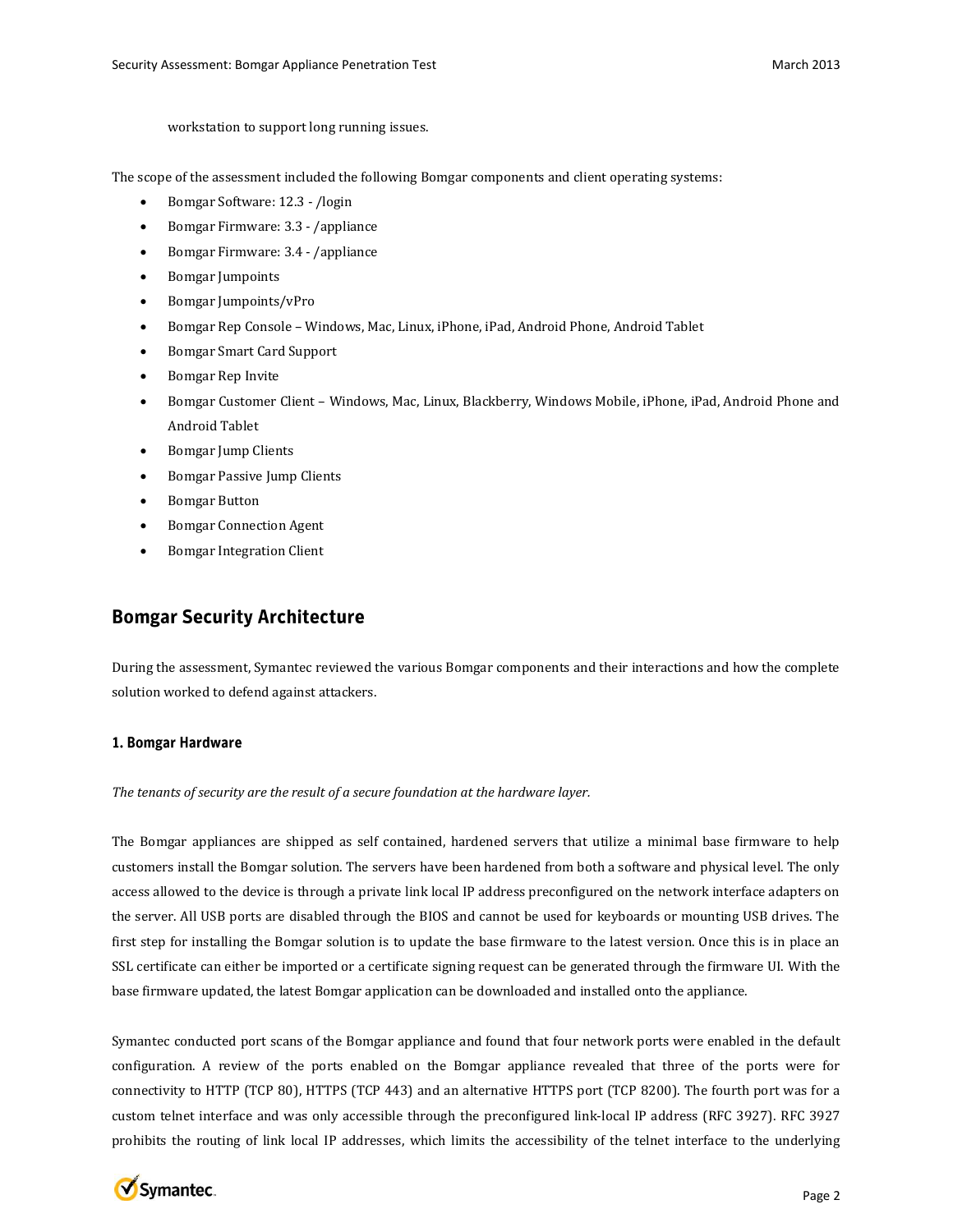VLAN/network segment that the network interface is connected to.

The web management interfaces, '/login' and '/appliance', required the use of HTTPS to access the administrative settings. The HTTP interface on port 80 can only be used by end users and is in place for the public interface to provide a default landing URI. This interface can be configured to automatically redirect the user to the HTTPS (SSL) Port within the security settings of the application administrative interface, '/login'.

Bomgar supports deployment of the Bomgar appliance to an external public network, a DMZ or an internal network. There are tradeoffs from both a security perspective and a configuration complexity to each of these scenarios and the final choice will be typically be a function of a customer's security policy, existing infrastructure and the location of the customer's user base relative to firewalls. There is nothing in the default configuration of the Bomgar appliance that would preclude recommending deployment of the appliance on an external network, outside of the corporate firewall.

Administrators are able to apply network restrictions to both the appliance administrative interface, '/appliance', and to the application administrative interface, '/login', and Symantec would recommend that this process is completed as soon as the deployment methodology has been determined.

During testing, Symantec found that the limited exposure of network services and general configuration of the device, successfully prevented access to the network interfaces of other internal server components, thus limiting possible attack vectors.

#### 2. Communications Encryption

*The key to securing any solution is to ensure that all components can communicate in a secure manner with one another and with the outside world.*

To meet this goal Bomgar utilizes SSL encryption for all communication between the Bomgar appliance, representative consoles and customer clients. While the appliance allows the use of a self-signed certificate, Symantec strongly recommends that Bomgar customers utilize a recognized certificate authority such as VeriSign (owned by Symantec) or Entrust to sign their certificates.

The architecture of the Bomgar solution relies on the Bomgar appliance acting as a centralized routing point for all communications between application components. All Bomgar sessions between representatives and remote customers, Bomgar Jump Clients and Bomgar Jumpoints occur through the server components running on the Bomgar appliance. Data transmitted during these sessions includes customer screen data, login credentials and commands from the representative that result in remote control of the customer's workstation.

The Bomgar appliance ships with SSL version 2 disabled and by default only allows SSL ciphers with a key size of 128 bits or greater. Customers are allowed to modify the SSL configuration on the appliance through the administrative interface. The SSLv2 protocol contains design flaws and is generally considered insecure and should only be enabled if customers need to support legacy devices that do not support SSLv3 or TLS. All modern browsers, including those on mobile devices purchased in the last three years, support SSLv3 and TLSv1 and will not be adversely affected by the absence of SSLv2.

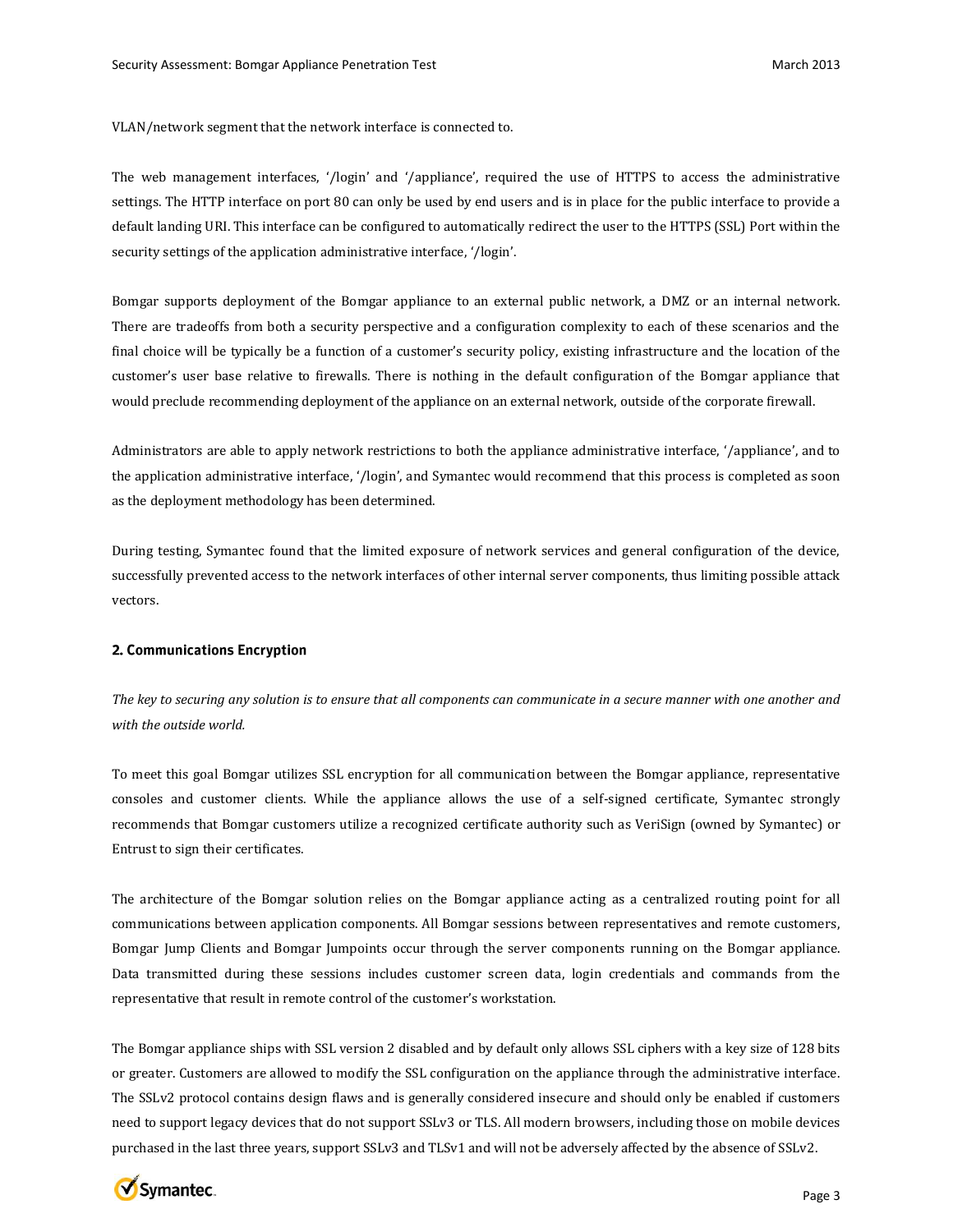#### **3.**

#### *A well designed authentication and authorization mechanisms help to mitigate many key security risks*.

The Bomgar application uses dedicated accounts for accessing server functionality and data. On startup the default administrator application password has to be changed. Customers have the ability to customize the password policy to ensure that is complies with their business security policy. The Bomgar application can be configured with a local user list or Bomgar users can also be authenticated via LDAP (to ActiveDirectory, Novell eDirectory or OpenLDAP), Kerberos or RADIUS. During the assessment, Symantec tested a variety of attack scenarios designed to circumvent the authentication mechanisms implemented in the Bomgar appliance. Symantec found that both the web-based and client-server interfaces to the Bomgar appliance back-end components required the user to successfully authenticate with a valid username and password. All attempts to bypass the authentication components were rejected by the application, thereby preventing unauthorized access to functionality and data on the server. The configured account lockout policy also worked as defined in the application security options.

Symantec also found that the Bomgar appliance supports a very granular level of user access controls. User privileges can be set through either a Bomgar group policy or on a per-user basis. When accounts are created, the administrator is presented with a list of privileges that can be selectively granted to the user, including the ability to view and/or control a customer's machine remotely or the ability to act as an administrator for the application. Customers should review the granularity of the controls offered and ensure that the range of group policies configured is commensurate with the scope and diversity of their supports teams and the activities they need to support. During the assessment, Symantec attempted to bypass access control functions and access functions and/or data that should have been restricted to more highly privileged users. These attempts were rejected by the access control mechanisms built into the solution.

The Bomgar appliance uses a separate administration account and interface to govern administration of the Bomgar server firmware. This provides additional segregation between user functions within the overall application environment.

#### **4.**

In order to establish a Bomgar support session, the remote customer will download and run a small executable that will establish a connection back through the Bomgar appliance and link them with a support representative. The initial session provides a simple chat session that allows the support representative to securely communicate with the end users. If required, the support representative can request permission to see the end user's desktop through screen sharing, perform a file transfer, gain access to a command shell and view system information. By default each of these requested actions will prompt the end user whether they would like to allow or refuse the request. At any point the end user can click a large red X to stop any and all representative activity such as screen sharing. The customer is also given the option to terminate the support session completely and remove the client software.

Once a support session terminates, the client executable automatically terminates running processes related to the support session and uninstalls itself from the customer's workstation. Any subsequent support sessions will require the customer to rerun the installation process in order to deploy the customer client again on their workstation.

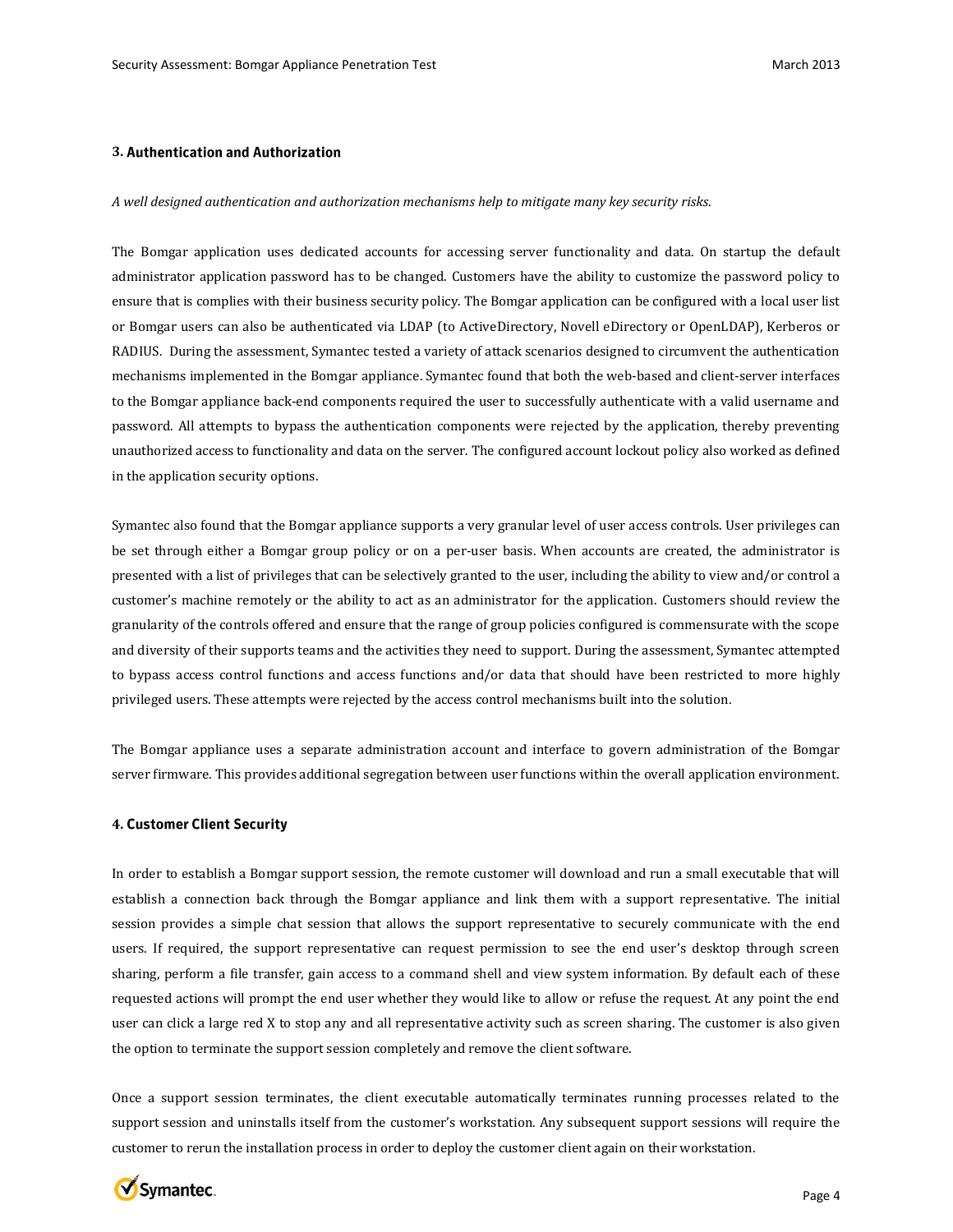During the penetration test, Symantec noted that the access controls afforded to remote customers sufficiently restrict access to their workstation. Symantec was unable to obtain control over customer machines that were granted only viewing privileges and was not able to resume a support session once the session had been terminated and the client uninstalled.

#### **5.**

*In a well designed system, logs are maintained in sufficient detail to permit reconstruction of system activity.*

The Bomgar solution contains several logging functions. Configuration changes within the /appliance and /login web interfaces as well as representative console logins can be logged to a remote syslog when setup. By default all support sessions are logged locally on the appliance along with details of who the customer was and when events such as screen sharing occurred. This data along with the chat session can be viewed by all authorized users within the /login web interface. At the end of the support session the customer is allowed to view a copy of the chat transcript. Additionally session recording can be enabled for screen sharing, command shell access and presentations. The recordings can be played back or downloaded as Flash video files by authorized users.

## **Deployment Best Practices**

Out of the box the Bomgar appliance represents a reasonable security profile that will resist most cyber attacks. Symantec recommends that Bomgar customers should review the Bomgar Appliance Secure Deployment Guide available at: http://www.bomgar.com/docs/content/documents/symantec-secure-deployment.pdf

### **About Bomgar**

Bomgar Corporation's mission is to change the way work is done. Through support virtualization, Bomgar works to free the tech support community from the restraints of access barriers and geography, and from the inefficiency of traditional phone-based and on-site support. Support virtualization makes support more responsive, efficient and secure by removing the geographical and technological barriers between customers and those supporting them. To learn more about Bomgar, visit them online at: http://www.bomgar.com/